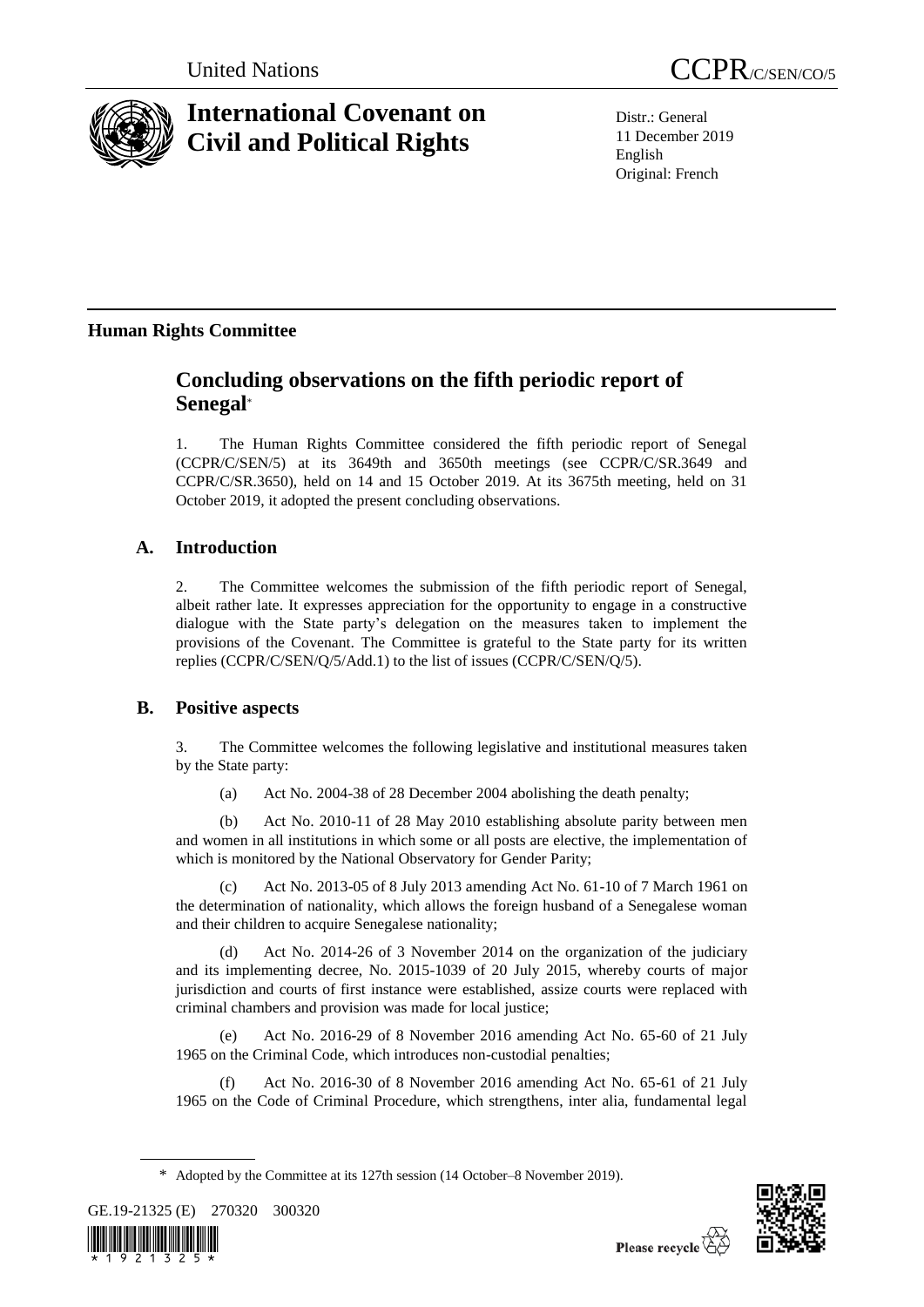safeguards and introduces the practice of holding hearings in criminal chambers on a permanent basis;

(g) Organic Act No. 2017-09 of 17 January 2017 repealing and replacing Organic Act No. 2008-35 of 8 August 2008 on the Supreme Court, which provides for a procedure for the compensation of victims of long-term detention;

Organic Act No. 2017-11 of 17 January 2017 on the structure and functioning of the High Council of the Judiciary, which introduces, inter alia, the right of appeal in disciplinary matters and requires a majority vote of the Council members in decisions concerning dismissal or compulsory retirement;

(i) The establishment of the Extraordinary African Chambers within the Senegalese courts to try Hissène Habré, who, in 2016, was convicted of crimes against humanity, war crimes and torture committed in Chad between 1982 and 1990;

The National Action Plan for the Eradication of Gender-based Violence and the Promotion of Human Rights (2017–2021) and the implementation of regional action plans;

(k) The introduction of a computerized register in prisons.

## **C. Principal matters of concern and recommendations**

## **Applicability of the Covenant in the domestic legal system and follow-up of the Committee's Views**

4. The Committee takes note of article 98 of the Constitution of Senegal, which establishes the primacy of international treaties over domestic legislation, and the State party's commitment to this principle. However, it regrets the absence of concrete examples of the application of the Covenant by domestic courts and the contradictory messages sent by the State party, particularly with regard to the Committee's Views on individual cases. The Committee refers in particular to the State party's responses to the Committee's Views of 23 October 2018 on the communication concerning *Wade v. Senegal* (CCPR/C/124/D/2783/2016), in which the Committee found a violation by the State party of article 14 (5) of the Covenant. The Committee is concerned that the Constitutional Council's decision of 20 January 2019 did not take the Views into account and thus invalidated Mr. Wade's candidacy on the grounds of his previous conviction (art. 2).

### 5. **The State party should:**

(a) **Guarantee, in practice, the primacy of the Covenant over national law and an effective remedy for individuals seeking justice in the event of a violation of the Covenant;**

(b) **Raise awareness of the Covenant among judges, lawyers and prosecutors to ensure that its provisions are invoked before the national courts and taken into account in their decisions;**

(c) **Ensure that appropriate action is taken to give effect to the Committee's Views.**

#### **National human rights institution**

6. While welcoming the State party's stated intention to reform the Senegalese Human Rights Committee to enable it to be re-accredited with A status by the Global Alliance of National Human Rights Institutions under the principles relating to the status of national institutions for the promotion and protection of human rights (the Paris Principles), the Committee regrets that the revision of the relevant law and information on its content have not been shared and that concerns about the financial resources allocated to the institution, its exact mandate and the method for appointing its Chair and members were not clarified during the dialogue (art. 2).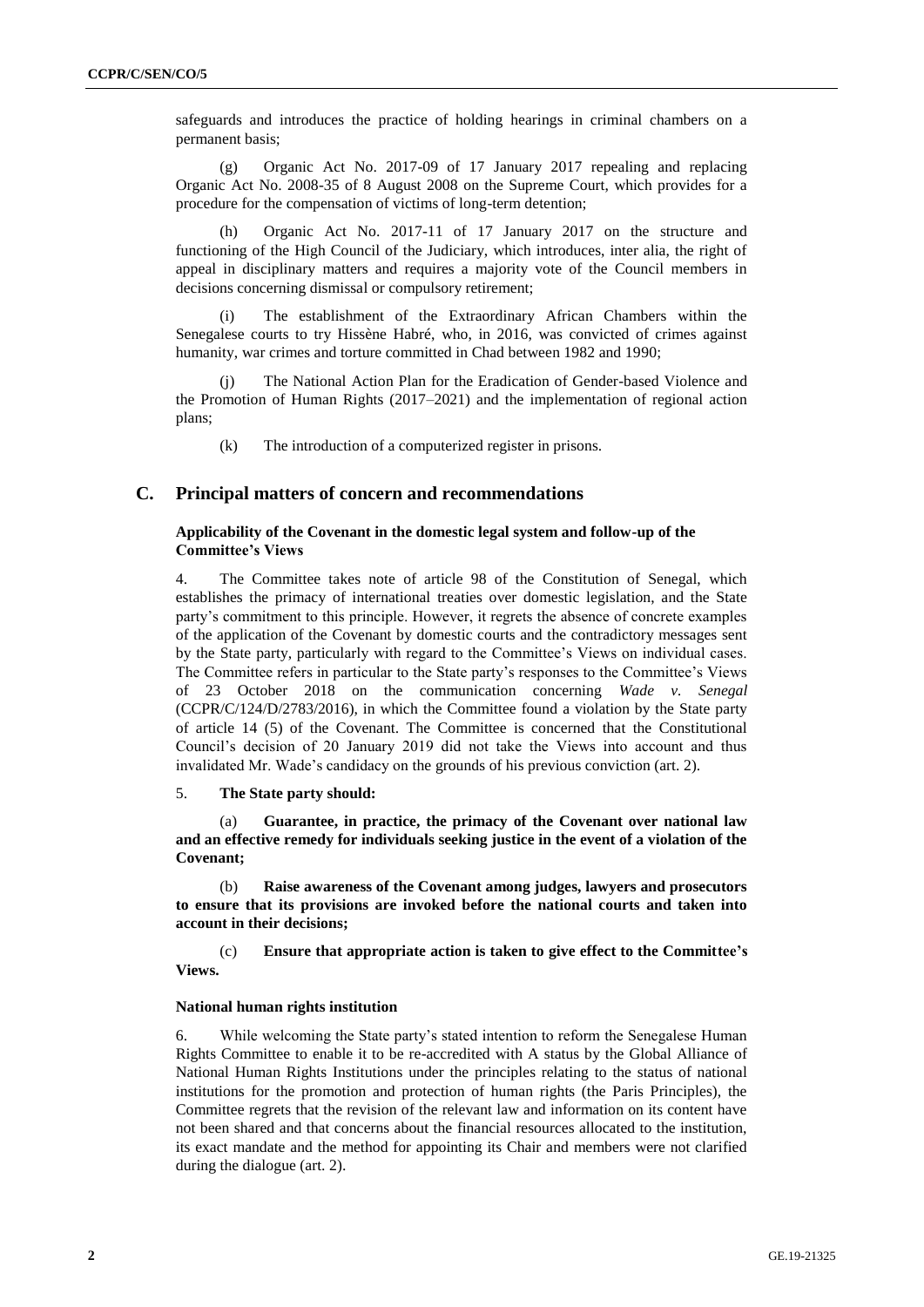7. **The State party should adopt a legislative and regulatory framework to enable the national human rights institution to be brought into line with the Paris Principles. To this end, it should provide the institution with an independent budget that is sufficient to enable it to carry out its mandate in full and should establish a process for appointing its Chair and members that guarantees its independence.**

#### **Efforts to combat impunity and address past human rights violations**

8. The Committee regrets that the State party continues to justify the law granting amnesty in relation to all offences committed in the context of the internal conflict in Casamance by the need to "quieten resentment, ease tensions and pave the way for a lasting dialogue" (arts. 2, 6, 7 and 14).

#### 9. **The State party should:**

(a) **Abolish all amnesties for international crimes committed by either of the parties to the conflict so that investigations can be conducted and those responsible punished;**

#### (b) **Provide reparation to the victims and their families.**

#### **Non-discrimination**

10. While noting the existence of article 3 of Act No. 81-77 of 10 December 1981 on penalties for discriminatory acts, the Committee notes that this Act only covers racial, ethnic and religious discrimination and does not address direct and indirect discrimination. The Committee notes with concern the absence of complaints registered in the State party for acts of discrimination, despite reports it has received of alleged discriminatory acts, including against persons with albinism, persons belonging to sexual or gender minorities and women (arts. 2, 7, 24, 25 and 26).

#### 11. **The State party should adopt comprehensive anti-discrimination legislation to ensure that its legal framework:**

(a) **Provides effective protection against discrimination in all spheres, including the private sphere, and prohibits direct, indirect and multiple discrimination;**

(b) **Includes a comprehensive list of prohibited grounds for discrimination, including colour, language, political or other opinion, national or social origin, property, disability, sexual orientation or gender identity, or other status;**

#### (c) **Provides for effective remedies in cases of violation.**

#### **Equality between men and women**

12. The Committee notes that Act No. 2010-11 on parity guarantees gender parity only in respect of elective office. The Committee also notes the low representation of women in some parts of the public service, particularly in the judiciary and at the governor and deputy prefect levels. The Committee is further concerned that discriminatory provisions remain in force, including in the Family Code (arts. 2, 3, 23, 25 and 26).

#### 13. **The State party should:**

(a) **Extend the scope of Act No. 2010-11 on gender parity to cover the entire civil service and take the necessary measures to give effect to provisions on gender parity;**

(b) **Repeal any provision contrary to the principle of gender equality, particularly in the Family Code, including provisions on paternal authority, polygamy, inheritance rights, choice of family home, the waiting period for women wishing to remarry after divorce and consent to marriage.**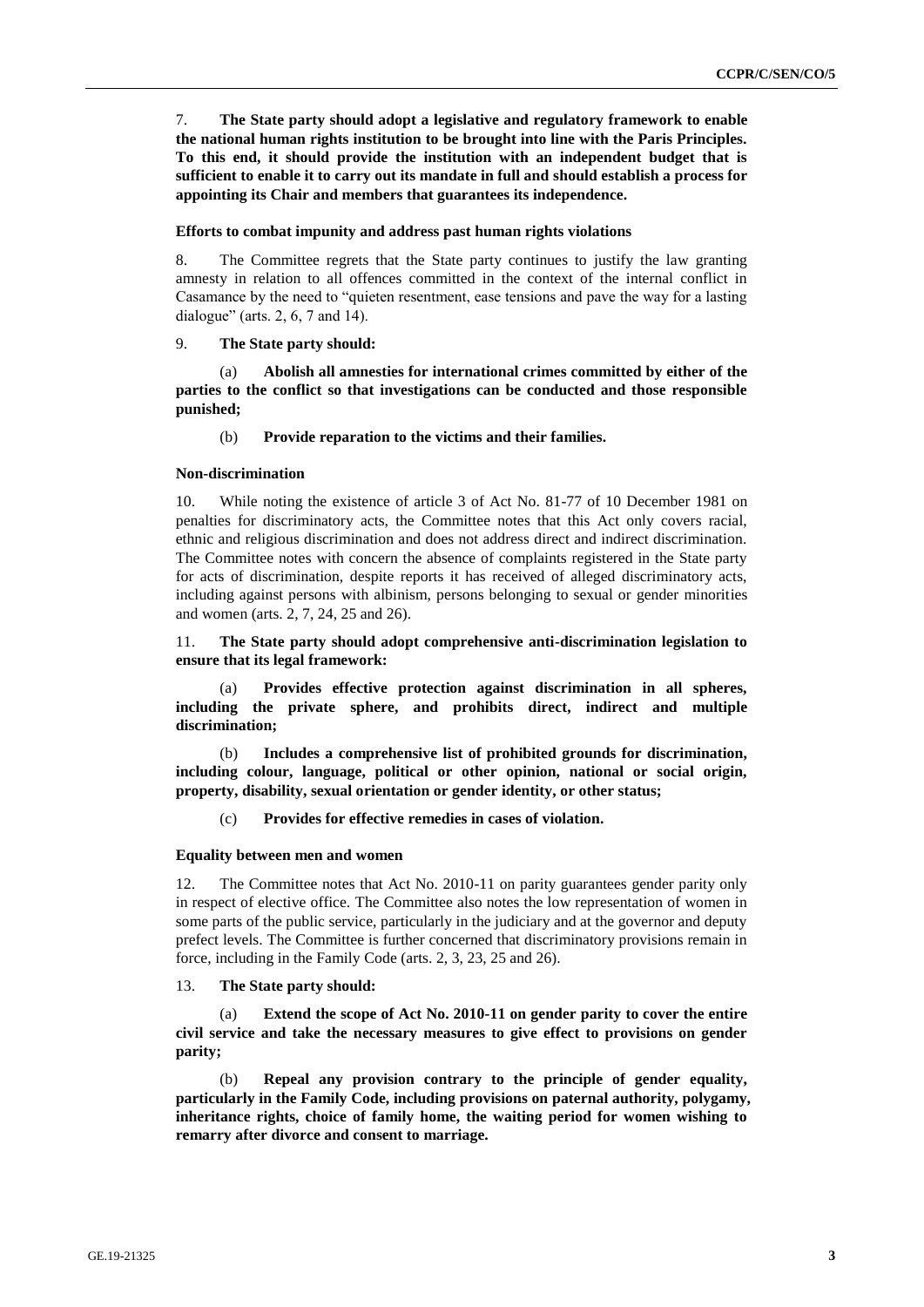#### **Non-discrimination on the grounds of sexual orientation or gender identity**

14. The Committee is concerned about hate speech and calls for violence broadcast in the media, particularly on the part of public figures, against persons belonging to sexual or gender minorities and defenders of their rights. It is also concerned about allegations of arbitrary arrests, privacy violations, harassment and violence, including by law enforcement officials. In this regard, the Committee is concerned that the third paragraph of article 319 of the Criminal Code, which criminalizes sexual acts between consenting adults of the same sex, remains in force and continues to be applied (arts. 2, 9, 17, 19, 21, 22 and 26).

#### 15. **The State party should:**

(a) **Take concrete measures as a matter of urgency to address the current campaign of incitement to hatred against people on the grounds of their sexual orientation and against those defending their rights, including partner organizations engaged in efforts to tackle HIV/AIDS;**

(b) **Repeal the third paragraph of article 319 of the Criminal Code, which criminalizes sexual acts between consenting adults of the same sex, with a view to reducing the stigmatization of the persons concerned;**

Give clear instructions to law enforcement officials to stop all arbitrary **arrests or violence against people because of their real or perceived sexual orientation or gender identity;**

(d) **Ensure that any violations are thoroughly investigated and the perpetrators prosecuted as necessary.**

## **Violence against women and harmful practices**

16. The Committee remains concerned about the prevalence of harmful practices in the country, including female genital mutilation, domestic violence, early marriage and sexual abuse against women and girls. It is also concerned at the inadequate enforcement of Act No. 99-05 of 29 January 1999 amending some provisions of the Criminal Code and at the small number of prosecutions for cases of female genital mutilation. The Committee is further concerned at the lack of an express reference to marital rape in article 320 of the Criminal Code.

17. **The State party should:**

(a) **Extend the prohibition of forced marriage to traditional and religious marriages and ensure that early marriages are punished under criminal law, not only dissolved;**

(b) **Ensure that traditional and religious marriages are officially registered and that the age and consent of the spouses are systematically verified, including by requiring the parties to be physically present when the marriage takes place;**

(c) **Strictly enforce Act No. 99-05 of 29 January 1999, which contains provisions on the prohibition of female genital mutilation, by ensuring that practitioners are prosecuted and convicted;**

(d) **Consider revising article 320 of the Criminal Code to specifically include marital rape in order to remove any ambiguity as to the scope of this provision.**

#### **Death penalty**

18. While noting with satisfaction the abolition of the death penalty in domestic law, and noting the State party's stated intention to ratify the Second Optional Protocol to the International Covenant on Civil and Political Rights, aiming at the abolition of the death penalty, the Committee observes that the ratification process has not yet been initiated.

19. **The State party should expedite the ratification of the Second Optional Protocol to the Covenant and continue to raise public awareness on the abolition of the death penalty.**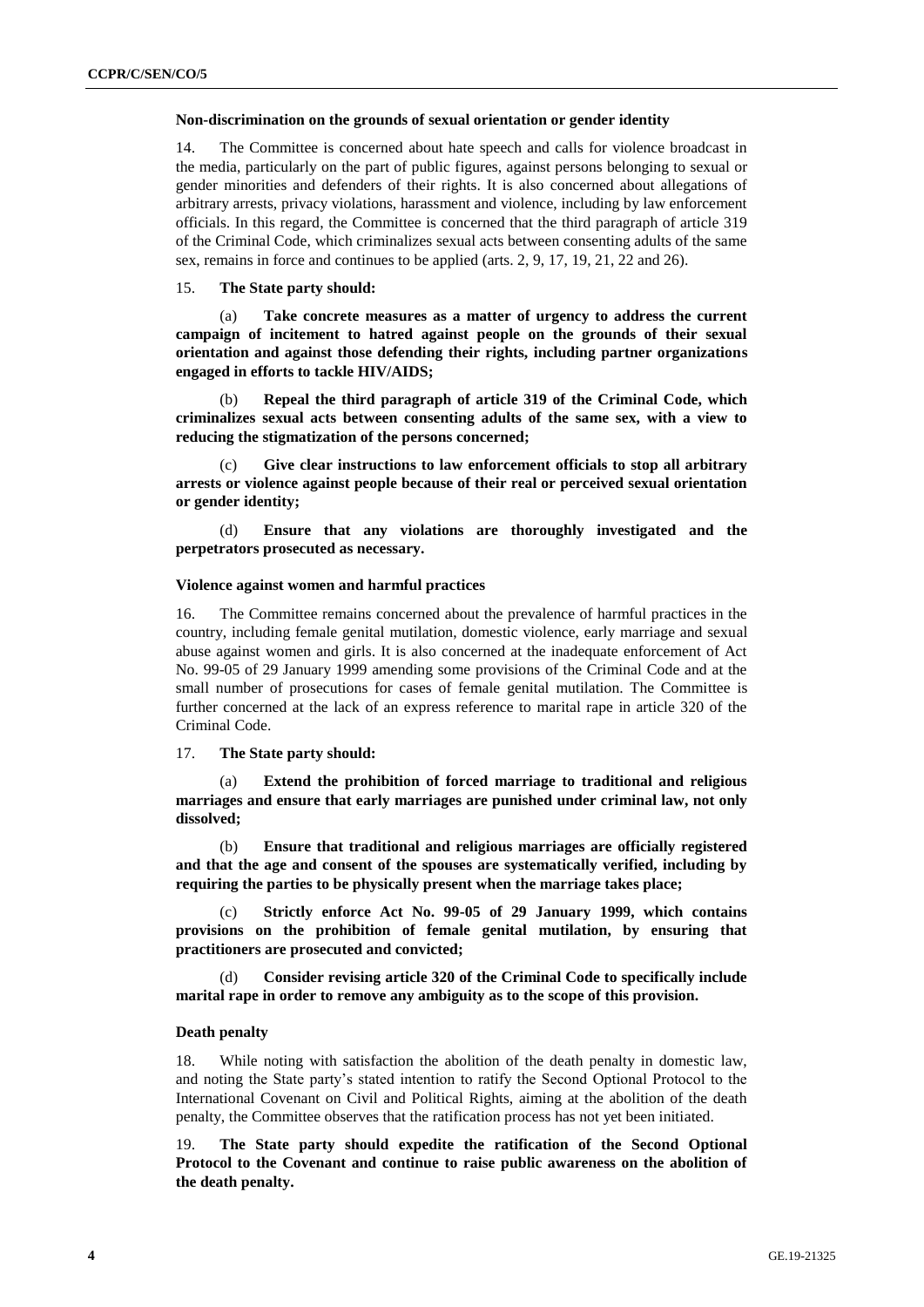#### **Infanticide**

20. The Committee expresses its concern at cases of infanticide in the State party, caused by factors such as the stigmatization and shaming of women who are pregnant as a result of extramarital relationships or rape. It is concerned about the fact that only women are punished for these acts despite the frequent involvement or instigation of third parties in the commission of infanticide. The Committee regrets the lack of psychological support for women prisoners who have committed infanticide (arts. 6, 7 and 10).

21. **The State party should tackle the causes of infanticide, in particular through awareness-raising and information for women on sexual and reproductive health and the provision of psychosocial support for the women concerned. The State party should take prompt and vigorous measures to protect the right to life of newborns and ensure that all perpetrators of infanticide, and those who induce women to commit infanticide, are brought to justice.**

#### **Maternal mortality and voluntary termination of pregnancy**

22. The Committee notes that abortion is a criminal offence under the third paragraph of article 305 of the Criminal Code, except in cases where the life or health of the pregnant woman is in danger, and that this has resulted in the practice of clandestine abortions in conditions that put women's lives and health at risk. The Committee is concerned to note that women who have clandestine abortions are prosecuted and serve sentences in the State party's prisons (arts. 3, 6 and 7).

23. **The State party should bring its legislation and practice into line with article 6 of the Covenant, taking into account the Committee's general comment No. 36 (2018) on the right to life, and to that end should:**

(a) **Amend its legislation to guarantee effective access to safe, legal abortion where carrying a pregnancy to term would cause the woman substantial suffering, including where the pregnancy is the result of rape or incest or the pregnancy is not viable;**

(b) **Reverse the burden of proof so as not to place the onus on women to have to prove that their lives are in danger in order to have access to voluntary medical termination of pregnancy;**

(c) **Consider removing criminal penalties for women who have abortions and for medical practitioners who assist them, as such measures drive women to resort to unsafe abortions that put their lives and health at risk;**

(d) **Ensure that medical facilities offering legal abortion services are available and accessible to women and that women are not driven by legal obstacles, including criminal provisions, to resort to unsafe abortions that put their lives and health at risk;**

(e) **Ensure that abortion is performed only with the voluntary consent of the woman and criminally punish any attempt to coerce a woman into having an abortion;**

(f) **Strengthen educational and awareness-raising programmes focusing on women's sexual and reproductive health and rights.**

#### **Excessive use of force**

24. The Committee notes with concern the allegations of excessive use of force at political rallies and demonstrations and the deaths that have occurred in this context. It regrets the lack of information on the outcome of investigations, sentences handed down and reparations granted to victims or their families (arts. 6 and 7).

25. **The State party should see to it that all instances of excessive use of force are promptly, impartially and effectively investigated and that those responsible are brought to justice. It should ensure that training for law enforcement officials on the use of force is consolidated, taking due account of the Basic Principles on the Use of Force and Firearms by Law Enforcement Officials. The State party should also**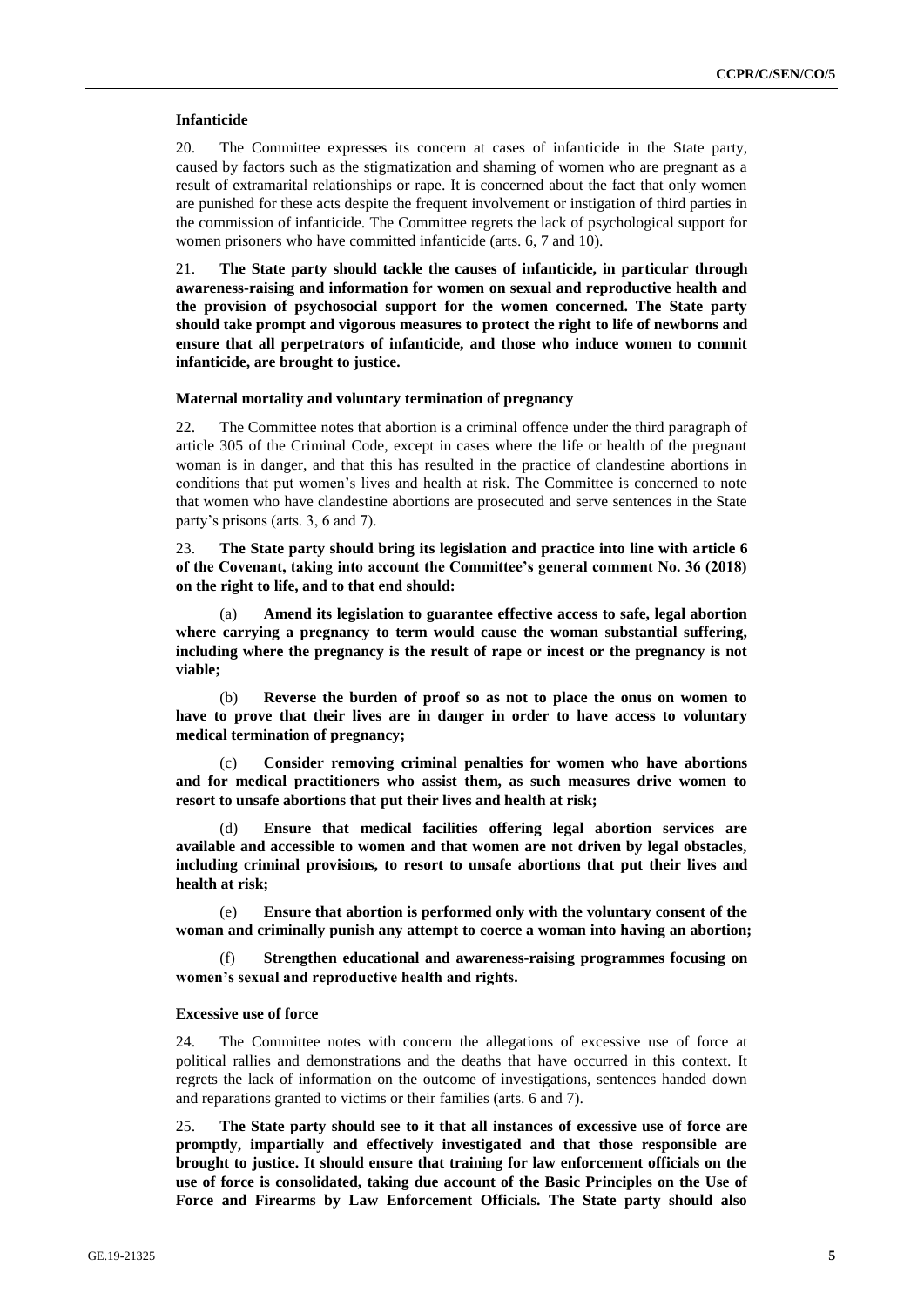## **ensure that its legislation on the use of force is in accordance with the Covenant and the aforementioned Principles.**

#### **Deaths in custody**

26. The Committee is concerned about allegations of deaths in custody and the lack of clear statistics on the causes of these deaths, investigations carried out, sentences imposed and reparations granted to beneficiaries. In addition to the case of Ibrahima Mbow, who was shot dead during a riot in 2016, the Committee has received reports of six suspicious deaths in custody since early 2019, which allegedly resulted either from ill-treatment in police custody or from poor conditions of detention, including prison overcrowding (arts. 2, 6, 7 and 10).

27. **The State party should take urgent measures to ensure that all deaths in custody are thoroughly and impartially investigated, that victims' beneficiaries receive reparations and that those responsible are prosecuted and punished in a manner commensurate with the gravity of their acts.**

#### **Torture and ill-treatment**

28. The Committee regrets the lack of detailed information on complaints of torture or ill-treatment, investigations carried out, prosecutions initiated, convictions handed down and reparations granted. It also regrets the lack of information on disciplinary measures taken. In this regard, the Committee notes with concern that investigations are often carried out by the same unit targeted by the complaint and that the prosecution of a law enforcement officer requires an authorization, called a "prosecution order", issued by the minister to whom the alleged perpetrator is answerable. The Committee regrets the lack of statistics on cases in which confessions obtained through torture have been declared inadmissible during judicial proceedings. The Committee also regrets that the definition of torture in domestic law is not fully in line with article 1 of the Convention against Torture and Other Cruel, Inhuman or Degrading Treatment or Punishment (arts. 2 and 7).

#### 29. **The State party should:**

(a) **Review its legislation in order to criminalize torture in accordance with the provisions of the Convention against Torture, using the definition in article 1 of the Convention, provide for penalties proportionate to the gravity of these acts and guarantee the inadmissibility of confessions obtained through torture;**

(b) **Ensure that all allegations of torture are impartially and thoroughly investigated by services that are independent and separate from those implicated, that the perpetrators are prosecuted and punished in proportion to the gravity of their acts and that victims receive reparations.**

#### **Trafficking in persons**

30. While welcoming the adoption of Act No. 2005-06 of 10 May 2005 on combating trafficking in persons and related practices and on the protection of victims, and the establishment of the National Unit to Combat Trafficking in Persons, in particular women and children, the Committee is concerned about the extremely low number of prosecutions and convictions under this law, particularly in respect of the exploitation of women and children (arts. 7, 8, 24 and 26).

31. **The State party should ensure the strict enforcement of Act No. 2005-06 on combating trafficking in persons and related practices, including by systematically conducting impartial and thorough investigations into cases of trafficking, by opening up the possibility for civil society organizations to associate themselves with criminal proceedings before the courts and by guaranteeing legal aid as a matter of priority for all victims of trafficking and their families.**

#### **Refugees and asylum seekers**

32. The Committee is concerned about information on the precarious status of refugees and asylum seekers in Senegal and in particular about the excessively long waits for the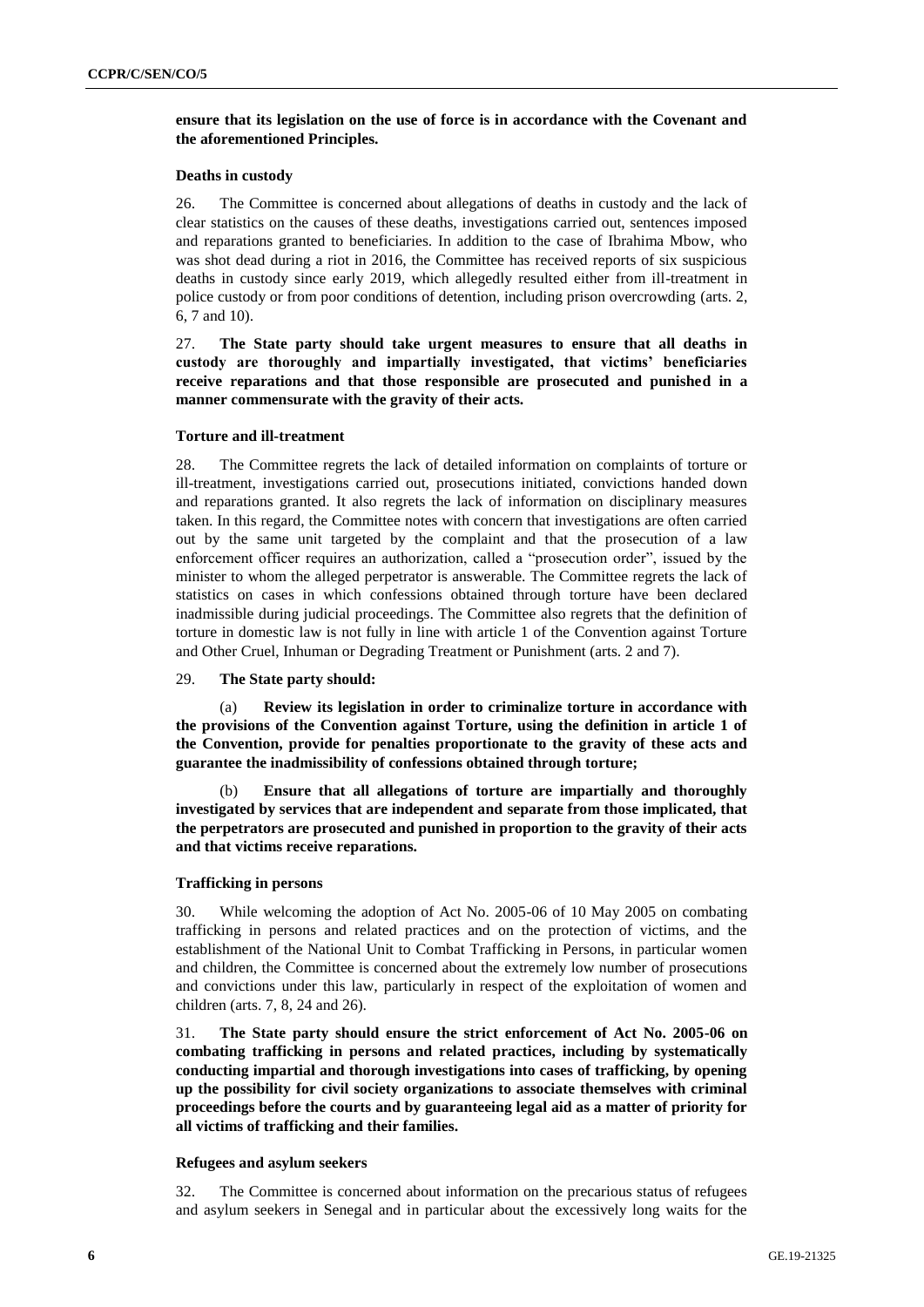National Commission on Eligibility for Refugee Status to render its decisions. The Committee is also concerned at the absence of a mechanism for appealing against the Commission's decisions and at the fact that the draft bill on refugee status and statelessness, initiated in 2012 and intended to remedy these shortcomings, has still not been adopted. In addition, the fact that the identity cards issued to refugees are not always recognized by public services and private institutions such as banks has an adverse impact on the rights of refugees and asylum seekers. Lastly, the Committee notes with concern that Act No. 61-10 of 7 March 1961 on Senegalese nationality, most recently amended in 2013, provides for the acquisition of nationality only for newborn foundlings and not for all foundlings, regardless of their age. The law does not provide for the acquisition of nationality by children born in Senegal to non-Senegalese parents, which might make them stateless (arts. 7, 13 and 26).

33. **The State party should:**

(a) **Review its legislation to bring it into line with the Covenant and the Convention relating to the Status of Refugees;**

(b) **Increase the financial and human resources of the National Commission on Eligibility for Refugee Status in order to make it more effective;**

(c) **Reduce delays in responding to applications for refugee status;**

(d) **Revise Act No. 61-10 on Senegalese nationality in order to avoid the risk of statelessness, in particular for all foundlings found in Senegalese territory, irrespective of their age, and children born in Senegal to foreign parents.**

#### **Police custody, pretrial detention and access to a lawyer**

34. The Committee is concerned about reports of violations of judicial safeguards, in particular:

(a) Periods of police custody in excess of 48 hours without the person's being automatically referred to the prosecutor's office, in accordance with the practice known as "*retour de parquet*";

(b) The lack of statistics on police custody and pretrial detention for offences against State security or terrorism or on the number of criminal or disciplinary sanctions imposed for violations of statutory time limits;

(c) The material impossibility for the State party to guarantee access to a lawyer upon arrest, due to the very limited number of lawyers registered with the Bar, as well as their concentration in the capital, which has led to a lack of effective access to legal aid throughout the country;

(d) The alarming proportion of prisoners in pretrial detention (almost half of the prison population) and the fact that, currently, the length of pretrial detention is limited by law only for cases involving less serious or minor offences (arts. 9 and 14).

## 35. **The State party should:**

(a) **Take the necessary measures to ensure that police custody time limits are respected in practice, by combating, in particular, the practice of "***retour de parquet***";**

(b) **Ensure the restricted and supervised use of police custody in cases of crimes against State security or terrorism;**

(c) **Guarantee access to a lawyer from the moment of arrest, including by taking measures to broaden access to the legal profession and encourage lawyers to practise outside the capital;**

(d) **Guarantee access to legal aid, particularly in the regions, and ensure that the system is allocated a sufficient budget to function properly;**

Take all necessary measures to ensure that pretrial detention is used **only in exceptional circumstances and is not excessively prolonged, in accordance with**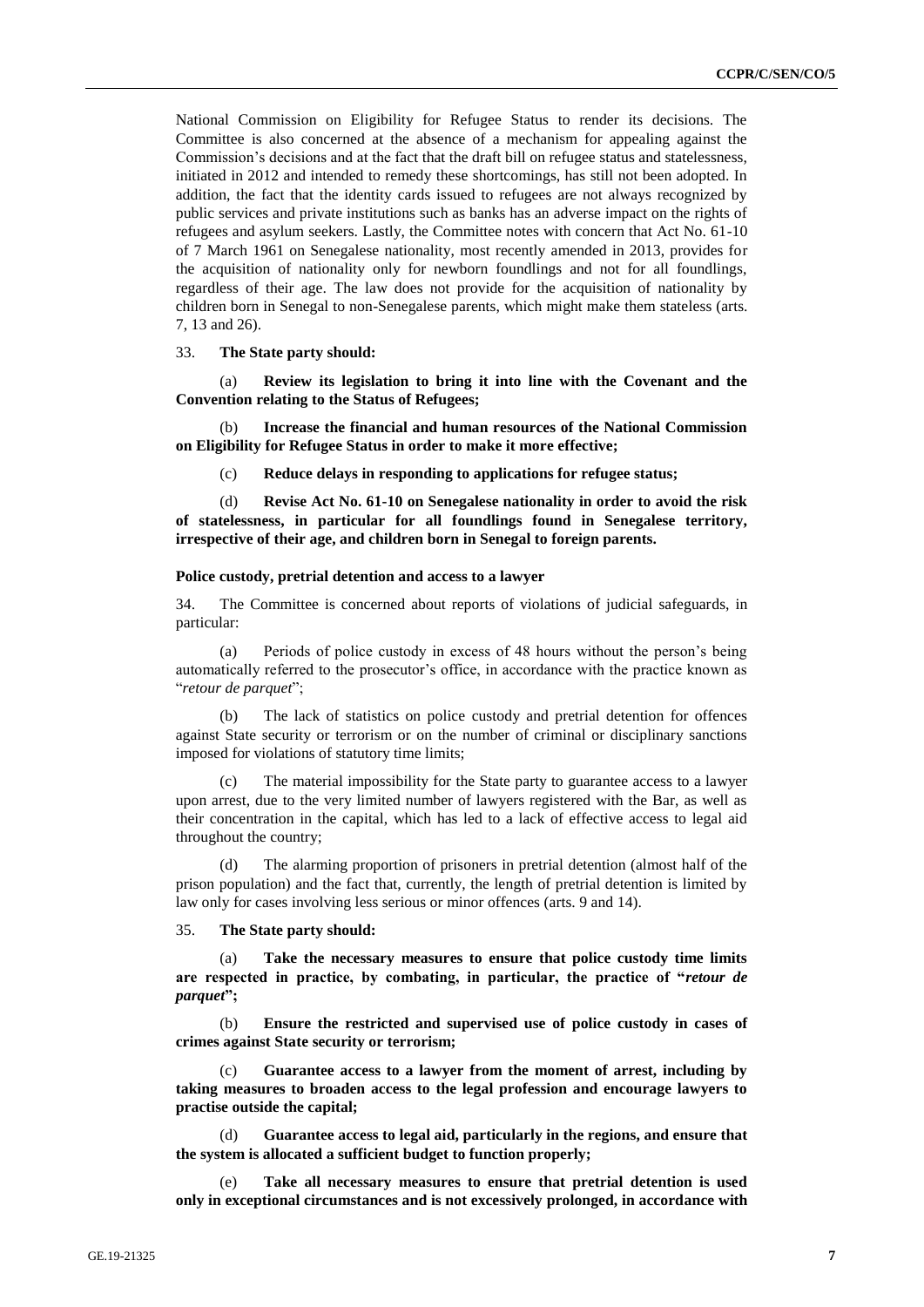## **article 9 of the Covenant and in the light of the Committee's general comment No. 35 (2014) on liberty and security of person.**

#### **Independence of the judiciary**

36. While welcoming the adoption of Organic Act No. 2017-10 of 17 January 2017 on the regulations governing the judiciary, which provides for a number of measures to ensure greater independence of the judiciary, the Committee remains concerned about the composition of the High Council of the Judiciary, which is headed by the President of the Republic and whose Vice-President is the Minister of Justice, and the fact that only one third of its members are elected. The Committee also notes with concern that judges and prosecutors can be transferred, either on a temporary basis or on the grounds of the needs of the service, which can undermine their independence. It is also concerned at the violations of the discretionary power of prosecutors, who are placed under the authority of the Minister of Justice. In this regard, the Committee has received worrying reports of interference, particularly in politically sensitive cases (art. 14).

37. **The State party should take urgent measures to protect the full autonomy, independence and impartiality of judges, including through a revision of Organic Act No. 2017-10, so that the President of the Republic and the Minister of Justice are no longer members of the High Council of the Judiciary and to guarantee that judges and prosecutors have security of tenure. The State party should ensure the independence of prosecutors, including by prohibiting any form of interference by the executive in judicial cases.**

### **Conditions of detention**

38. The Committee is very concerned about the conditions of detention in the State party, whose prisons have an occupancy rate of more than 270 per cent, due in large part to the sizeable proportion of the prison population in pretrial detention and the insufficient number of non-custodial sentences handed down by judges. It is concerned about the lack of information on rehabilitation measures, especially for young people and women. Lastly, the Committee is concerned about the insufficient budget allocated to the prison administration (arts. 6, 7, 9 and 10).

#### 39. **The State party should:**

(a) **Remedy the problem of prison overcrowding, in particular by encouraging judges to apply Act No. 2016-29, which introduces non-custodial sentences, and by increasing the number of inspections of detention centres by judges and prosecutors;**

(b) **Undertake renovation work on the Rebeuss prison and complete the construction of new prisons to relieve overcrowding in existing facilities.**

## **Exploitation and abuse of children**

40. Despite the State party's child protection and anti-trafficking efforts, the Committee notes the persistence of child exploitation and abuse, including sexual abuse, in goldmining and tourist areas. The Committee is also concerned about the following situations and the abnormally low number of prosecutions of alleged perpetrators (arts. 2, 6, 7 and 24):

(a) The situation of children forced to beg (estimated to number 100,000 in the State party);

- (b) Corporal punishment in the family and also in some schools;
- (c) The persistence of sexual abuse in secondary schools in Senegal;

(d) Cases of exploitation and severe abuse of children by teachers in Qur'anic schools (sometimes resulting in death or serious injury to the children concerned).

41. **The State party should adopt urgent measures to put an end to ill-treatment, exploitation, trafficking and all other forms of violence and torture against children, and should in particular:**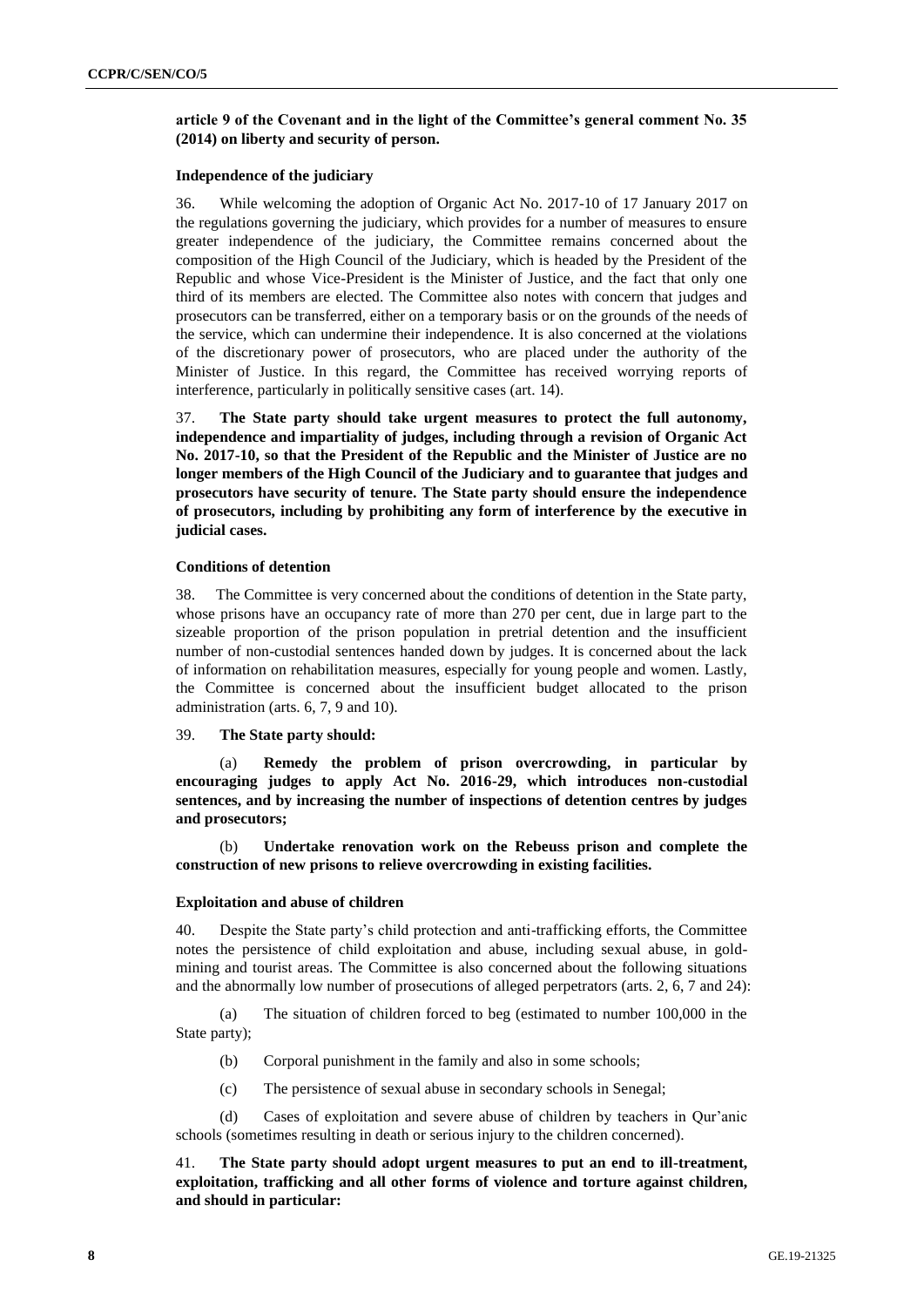(a) **Put an end to all forms of exploitation and abuse of children, including by teachers in the traditional Qur'anic schools (***daaras***);**

(b) **In the framework of the National Child Protection Strategy, establish a national database on all cases of domestic violence against children and carry out a comprehensive assessment of the extent, causes and nature of such violence;**

Expedite the adoption of the Children's Code while ensuring that it **complies with the provisions of the Covenant;**

(d) **Ensure the strict application of article 298 of the Criminal Code, which criminalizes intentional physical violence against and neglect of children, by providing the entire judicial chain with resources adapted to the scale of the phenomenon;**

Accelerate the adoption of the bill on the modernization of Qur'anic **schools while ensuring that the adopted law is compatible with the State party's obligations under the Covenant and provides for an inspection system with the necessary resources;**

(f) **Allow civil society organizations to associate themselves with criminal proceedings before the courts in all cases of child trafficking and abuse.**

#### **Birth registration**

42. Despite the State party's efforts, the Committee notes that the birth registration rate remains low, especially in rural areas (arts. 16 and 24).

43. **The State party should strengthen its birth registration policy and in particular:**

(a) **Modernize its civil registration system and increase the budget allocated to it;**

(b) **Provide free birth registration, at least for children under the age of 5, especially in rural and remote areas;**

(c) **Strengthen mobile birth registration teams with a view to reaching the most remote areas.**

**Freedoms of expression and association, right of peaceful assembly and protection of journalists and human rights defenders**

44. The Committee is concerned about the continued inclusion of press offences in the new Press Code and the numerous allegations of arrests, in particular of journalists and human rights defenders, on the basis of these and other offences, such as the offences of insulting the Head of State or producing and disseminating documents or images online that are contrary to good morals. The Committee is also concerned about the recurrence of political statements aimed at denigrating the work of journalists and human rights defenders who take a stand against the Government's position or who denounce human rights violations. Lastly, the Committee notes the restrictive conditions imposed on demonstrations, which are automatically banned in central Dakar (arts. 7, 9, 19, 21 and 22).

45. **The State party should take the legislative and institutional measures necessary to ensure that any restrictions on the exercise of freedom of expression comply with the strict requirements set out in the Covenant, and should in particular:**

(a) **Decriminalize press offences and the offence of insulting the Head of State;**

(b) **Guarantee and respect the right of assembly and demonstration of the general public, politicians and civil society organizations;**

(c) **Ensure that regulatory institutions such as the Regulatory Authority for Telecommunications and Post and the National Media Regulatory Council can exercise their mandates impartially and independently;**